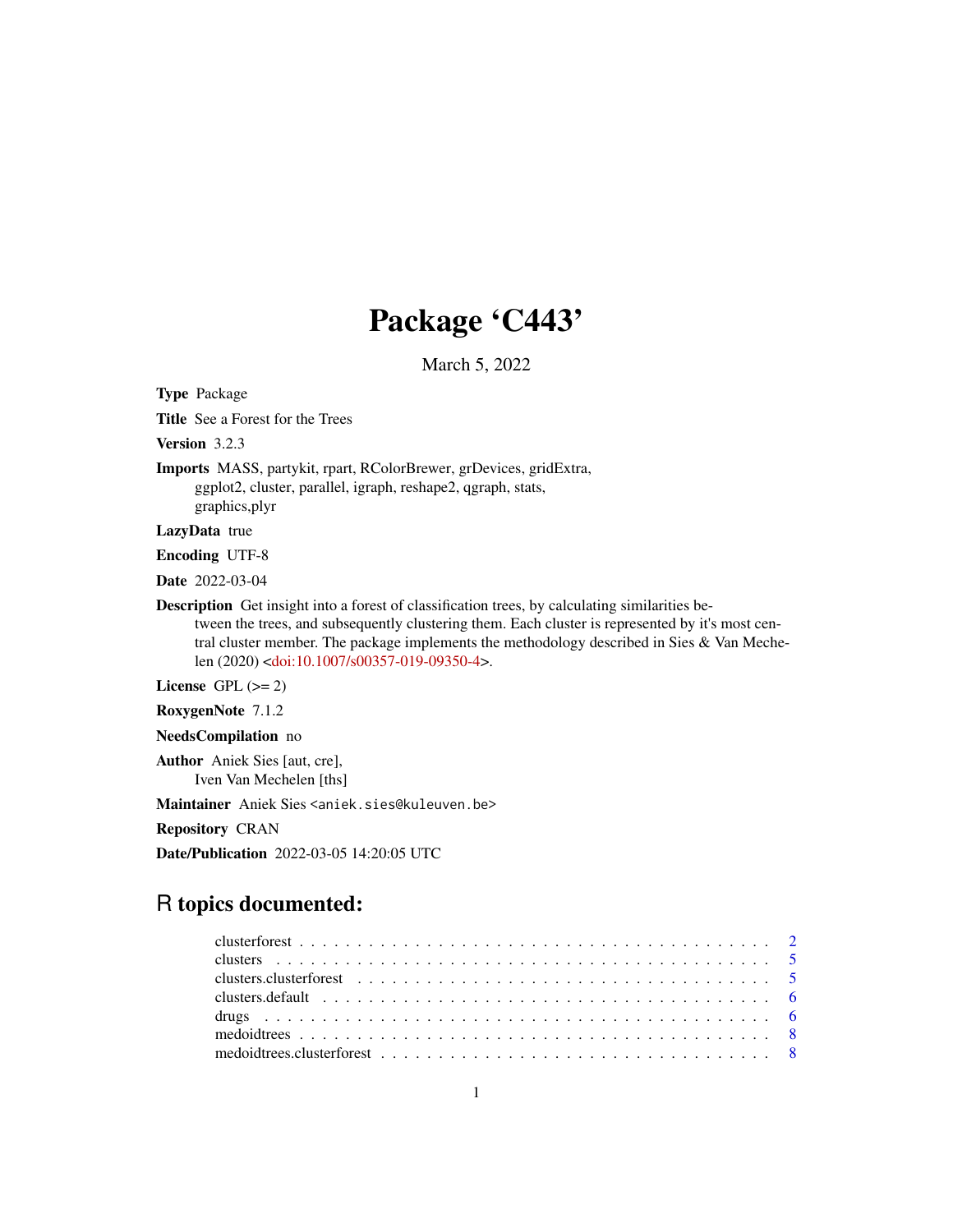# <span id="page-1-0"></span>2 clusterforest 2

| Index |  |
|-------|--|
|       |  |

clusterforest *Clustering the classification trees in a forest based on similarities*

# Description

A function to get insight into a forest of classification trees by clustering the trees in a forest using Partitioning Around Medoids (PAM, Kaufman & Rousseeuw, 2009), based on user provided similarities, or based on similarities calculated by the package using a similarity measure chosen by the user (see Sies & Van Mechelen, 2020).

# Usage

```
clusterforest(
  observeddata,
  treedata = NULL,
  trees,
  simmatrix = NULL,
  m = NULL,tol = NULL,weight = NULL,fromclus = 1,
  toclus = 1,
  treecov = NULL,
  sameobs = FALSE,
  seed = NULL
\mathcal{L}
```
# Arguments

| observeddata | The entire observed dataset                                                                                                                                  |
|--------------|--------------------------------------------------------------------------------------------------------------------------------------------------------------|
| treedata     | A list of dataframes on which the trees are based. Not necessary if the data set<br>is included in the tree object.                                          |
| trees        | A list of trees of class party, classes inheriting from party (e.g., glmtree), or<br>classes that can be coerced to party (i.e., rpart, Weka_tree, XMLnode). |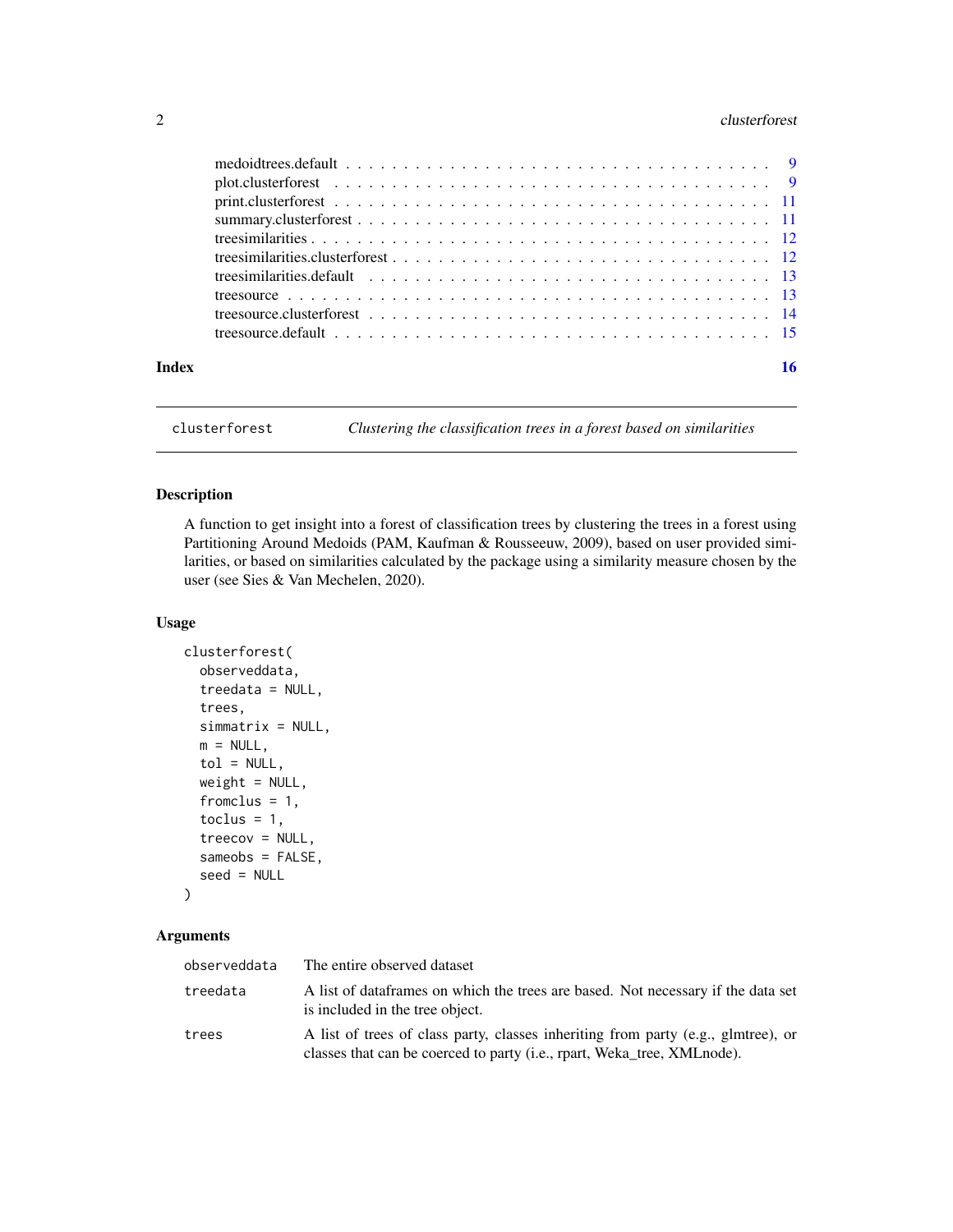| simmatrix | A similarity matrix with the similarities between all trees. Should be square,<br>symmetric and have ones on the diagonal. Default=NULL                                                                                                                                                                                                                                                                                                                                                                                                                                                                                                                                                                                                                                                                                                                                                                 |
|-----------|---------------------------------------------------------------------------------------------------------------------------------------------------------------------------------------------------------------------------------------------------------------------------------------------------------------------------------------------------------------------------------------------------------------------------------------------------------------------------------------------------------------------------------------------------------------------------------------------------------------------------------------------------------------------------------------------------------------------------------------------------------------------------------------------------------------------------------------------------------------------------------------------------------|
| m         | Similarity measure that should be used to calculate similarities, in the case that<br>no similarity matrix was provided by the user. Default=NULL. m=1 is based on<br>counting common predictors; m=2 is based on counting common predictor-split<br>point combinations; m=3 is based on common ordered sets of predictor-range<br>part combinations (see Shannon & Banks $(1999)$ ); m=4 is based on the agree-<br>ment of partitions implied by leaf membership (Chipman, 1998); m=5 is based<br>on the agreement of partitions implied by class labels (Chipman, 1998); m=6 is<br>based on the number of predictor occurrences in definitions of leaves with same<br>class label; m=7 is based on the number of predictor-split point combinations<br>in definitions of leaves with same class label m=8 measures closeness to logical<br>equivalence (applicable in case of binary predictors only) |
| tol       | A vector with for each predictor a number that defines the tolerance zone within<br>which two split points of the predictor in question are assumed equal. For ex-<br>ample, if the tolerance for predictor $X$ is 1, then a split on that predictor in tree<br>A will be assumed equal to a split in tree B as long as the splitpoint in tree B<br>is within the splitpoint in tree $A + or - 1$ . Only applicable for m=1 and m=6.<br>Default=NULL                                                                                                                                                                                                                                                                                                                                                                                                                                                    |
| weight    | If 1, the number of dissimilar paths in the Shannon and Banks measure $(m=2)$ ,<br>should be weighted by 1/their length (Otherwise they are weighted equally).<br>Only applicable for m=2. Default=NULL                                                                                                                                                                                                                                                                                                                                                                                                                                                                                                                                                                                                                                                                                                 |
| fromclus  | The lowest number of clusters for which the PAM algorithm should be run.<br>$Default=1.$                                                                                                                                                                                                                                                                                                                                                                                                                                                                                                                                                                                                                                                                                                                                                                                                                |
| toclus    | The highest number of clusters for which the PAM algorithm should be run.<br>$Default=1$ .                                                                                                                                                                                                                                                                                                                                                                                                                                                                                                                                                                                                                                                                                                                                                                                                              |
| treecov   | A vector/dataframe with the covariate value(s) for each tree in the forest (1 col-<br>umn per covariate).                                                                                                                                                                                                                                                                                                                                                                                                                                                                                                                                                                                                                                                                                                                                                                                               |
| sameobs   | Are the same observations included in every tree data set? For example, in the<br>case of subsamples or bootstrap samples, the answer is no. Default=FALSE                                                                                                                                                                                                                                                                                                                                                                                                                                                                                                                                                                                                                                                                                                                                              |
| seed      | A seed number that should be used for the multi start procedure (based on which<br>initial medoids are assigned). Default=NULL.                                                                                                                                                                                                                                                                                                                                                                                                                                                                                                                                                                                                                                                                                                                                                                         |

# Details

The user should provide the number of clusters that the solution should contain, or a range of numbers that should be explored. In the latter case, the resulting clusterforest object will contain clustering results for each solution. On this clusterforest object, several methods, such as plot, print and summary, can be used.

# Value

The function returns an object of class clusterforest, with attributes:

| medoids | the position of the medoid trees in the forest (i.e., which element of the list of |
|---------|------------------------------------------------------------------------------------|
|         | partytrees)                                                                        |
|         |                                                                                    |

medoidtrees the medoid trees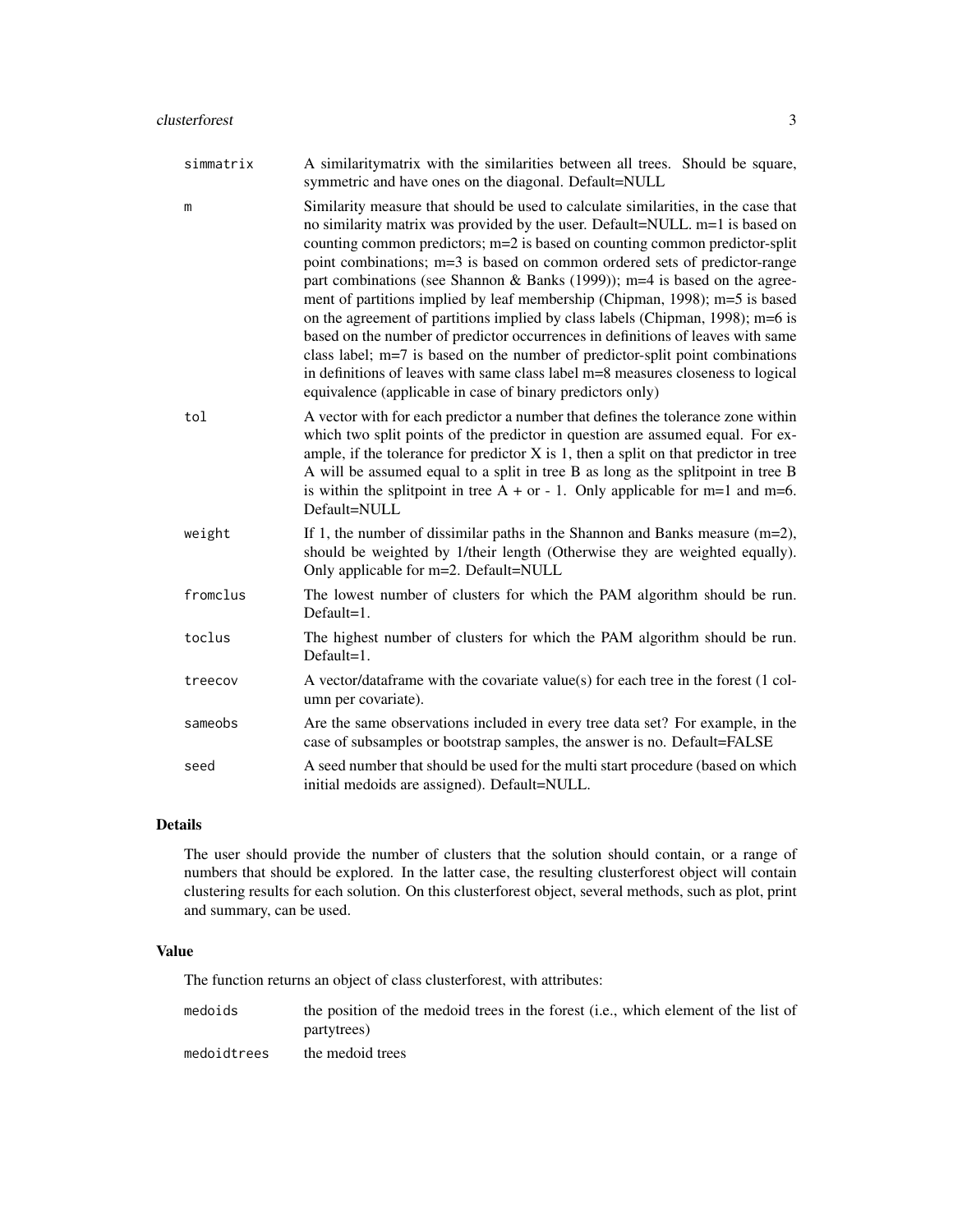| clusters         | The cluster to which each tree in the forest is assigned                                                                                                                                            |
|------------------|-----------------------------------------------------------------------------------------------------------------------------------------------------------------------------------------------------|
| avgsilwidth      | The average silhouette width for each solution (see Kaufman and Rousseeuw,<br>2009)                                                                                                                 |
| accuracy         | For each solution, the accuracy of the predicted class labels based on the medoids.                                                                                                                 |
| agreement        | For each solution, the agreement between the predicted class label for each ob-<br>servation based on the forest as a whole, and those based on the medoids only<br>(see Sies & Van Mechelen, 2020) |
| withinsim        | Within cluster similarity for each solution (see Sies & Van Mechelen, $2020$ )                                                                                                                      |
| treesimilarities |                                                                                                                                                                                                     |
|                  | Similarity matrix on which clustering was based                                                                                                                                                     |
| treecov          | covariate value(s) for each tree in the forest                                                                                                                                                      |
| seed             | seed number that was used for the multi start procedure (based on which initial<br>medoids were assigned)                                                                                           |

#### References

Kaufman, L., & Rousseeuw, P. J. (2009). Finding groups in data: an introduction to cluster analysis (Vol. 344). John Wiley & Sons.

Sies, A. & Van Mechelen I. (2020). C443: An R-package to see a forest for the trees. Journal of Classification.

Shannon, W. D., & Banks, D. (1999). Combining classification trees using MLE. Statistics in medicine, 18(6), 727-740.

Chipman, H. A., George, E. I., & McCulloh, R. E. (1998). Making sense of a forest of trees. Computing Science and Statistics, 84-92.

#### Examples

```
require(MASS)
require(rpart)
#Function to draw a bootstrap sample from a dataset
DrawBoots <- function(dataset, i){
set.seed(2394 + i)
Boot <- dataset[sample(1:nrow(dataset), size = nrow(dataset), replace = TRUE),]
return(Boot)
}
#Function to grow a tree using rpart on a dataset
GrowTree \le function(x,y,BootsSample, minsplit = 40, minbucket = 20, maxdepth =3){
controlrpart <- rpart.control(minsplit = minsplit, minbucket = minbucket, maxdepth = maxdepth,
 maxsurrogate = 0, maxcompete = 0)
tree <- rpart(as.formula(paste(noquote(paste(y, "~")), noquote(paste(x, collapse="+")))),
data = BootsSample, control = controlrpart)
return(tree)
}
#Use functions to draw 20 boostrapsamples and grow a tree on each sample
Boots<- lapply(1:10, function(k) DrawBoots(Pima.tr ,k))
Trees <- lapply(1:10, function (i) GrowTree(x=c("npreg", "glu", "bp", "skin",
```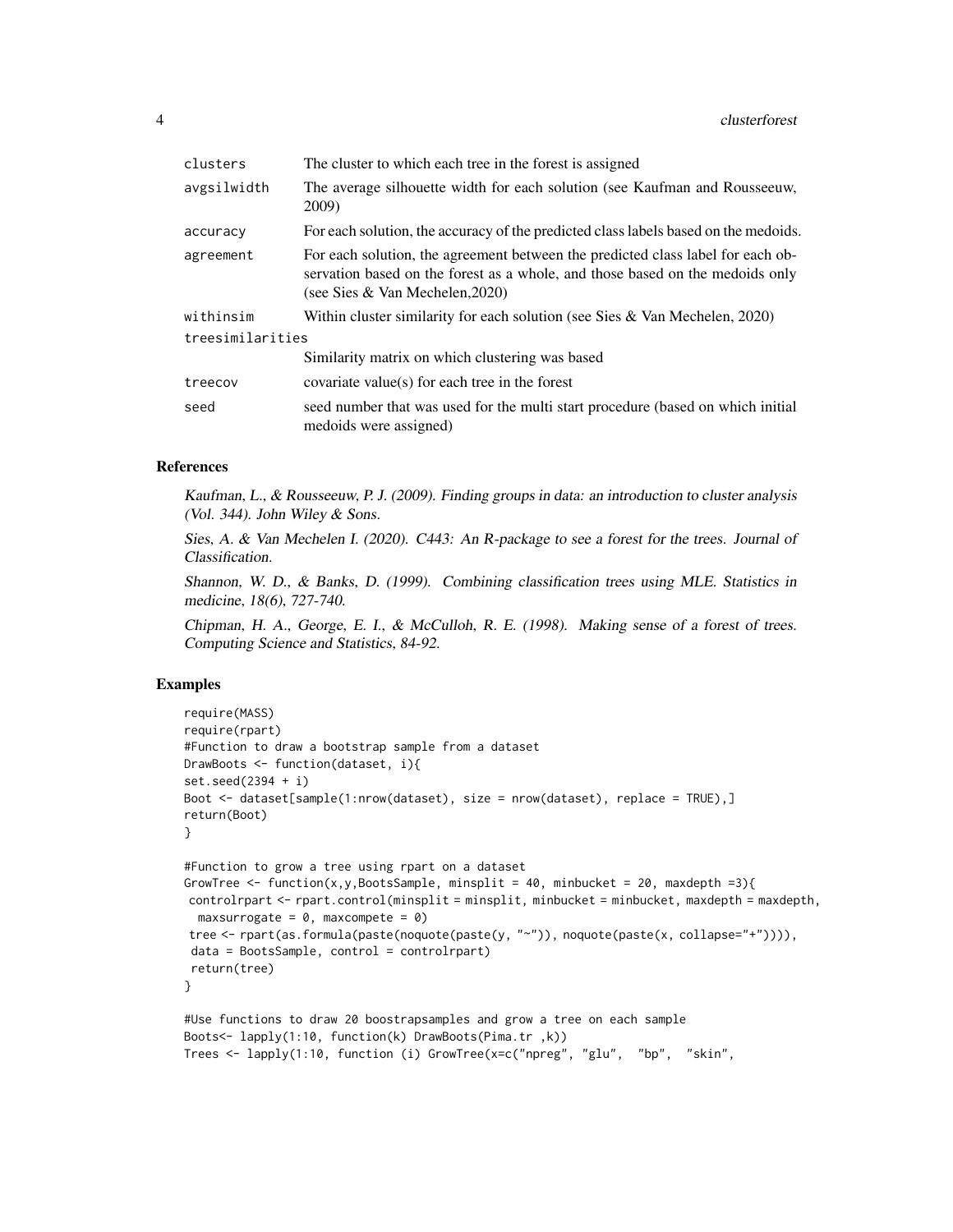#### <span id="page-4-0"></span>clusters 5

```
"bmi", "ped", "age"), y='type", Boots[[i]] ))
#Clustering the trees in this forest
ClusterForest<- clusterforest(observeddata=Pima.tr,treedata=Boots,trees=Trees,m=1,
fromclus=1, toclus=5, sameobs=FALSE)
```
clusters *Get the cluster assignments for a solution of a clusterforest object*

# Description

A function to get the cluster assignments for a given solution of a clusterforest object.

# Usage

```
clusters(clusterforest, solution)
```
# Arguments

|          | clusterforest A clusterforest object                                         |
|----------|------------------------------------------------------------------------------|
| solution | The solution for which cluster assignments should be returned. Default $= 1$ |

clusters.clusterforest

*Get the cluster assignments for a solution of a clusterforest object*

# Description

A function to get the cluster assignments for a given solution of a clusterforest object.

# Usage

```
## S3 method for class 'clusterforest'
clusters(clusterforest, solution = 1)
```
### Arguments

clusterforest The clusterforest object solution The solution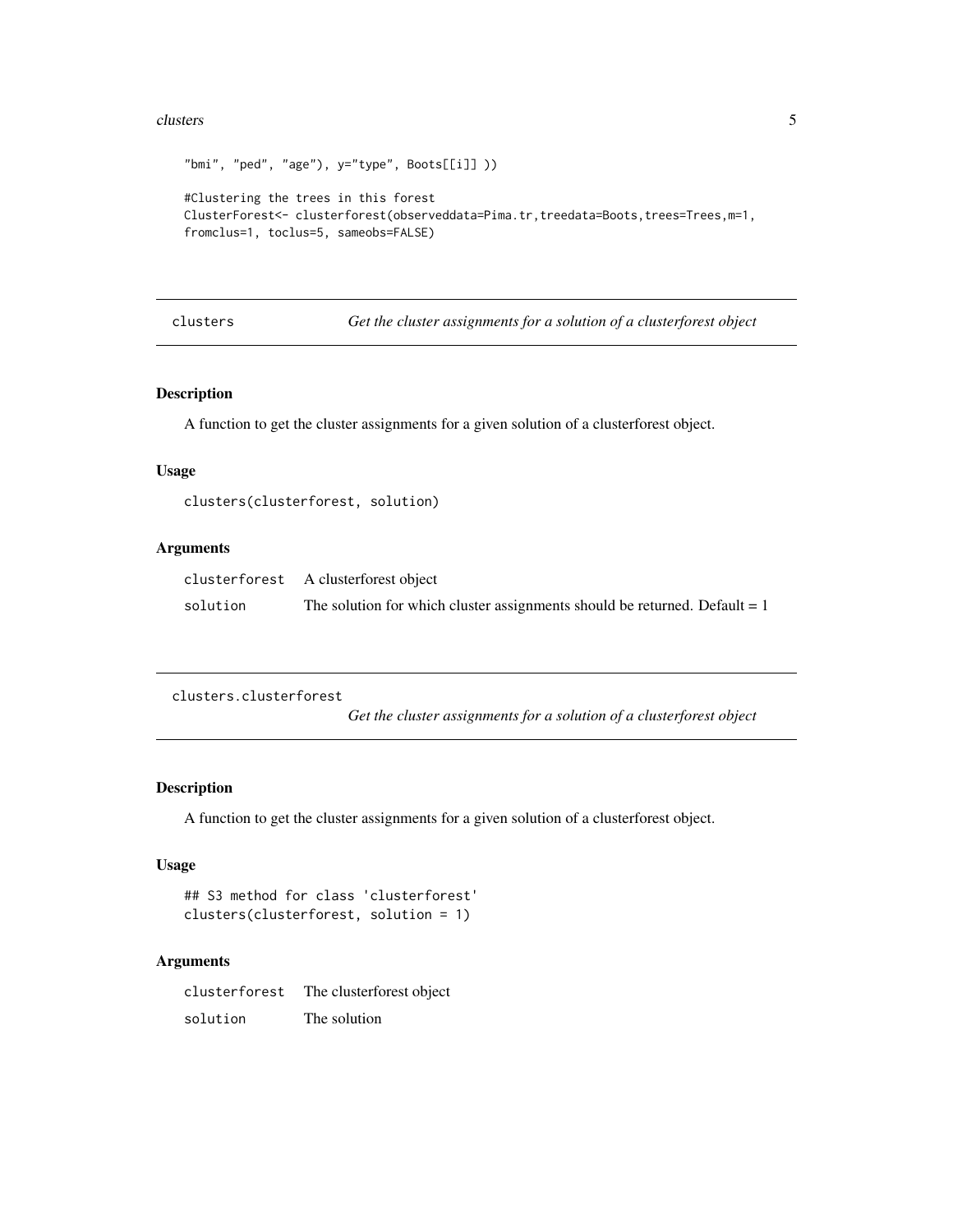<span id="page-5-0"></span>

#### Description

A function to get the cluster assignments for a given solution of a clusterforest object.

#### Usage

```
## Default S3 method:
clusters(clusterforest, solution)
```
#### Arguments

clusterforest The clusterforest object solution The solution

drugs *Drug consumption data set*

#### Description

A dataset collected by Fehrman et al. (2017), freely available on the UCI Machine Learning Repository (Lichman, 2013) containing records of 1885 respondents regarding their use of 18 types of drugs, and their measurements on 12 predictors. #' All predictors were originally categorical and were quantified by Fehrman et al. (2017). The meaning of the values can be found on [https:](https://archive.ics.uci.edu/ml/datasets/Drug+consumption+%28quantified%29) [//archive.ics.uci.edu/ml/datasets/Drug+consumption+%28quantified%29](https://archive.ics.uci.edu/ml/datasets/Drug+consumption+%28quantified%29). The original response categories for each drug were: never used the drug, used it over a decade ago, or in the last decade, year, month, week, or day. We transformed these into binary response categories, where 0 (non-user) consists of the categories never used the drug and used it over a decade ago and 1 (user) consists of all other categories.

#### Usage

drugs

# Format

A data frame with 1185 rows and 32 variables:

ID Respondent ID

Age Age of respondent

Gender Gender of respondent, where 0.48 denotes female and -0.48 denotes male

Edu Level of education of participant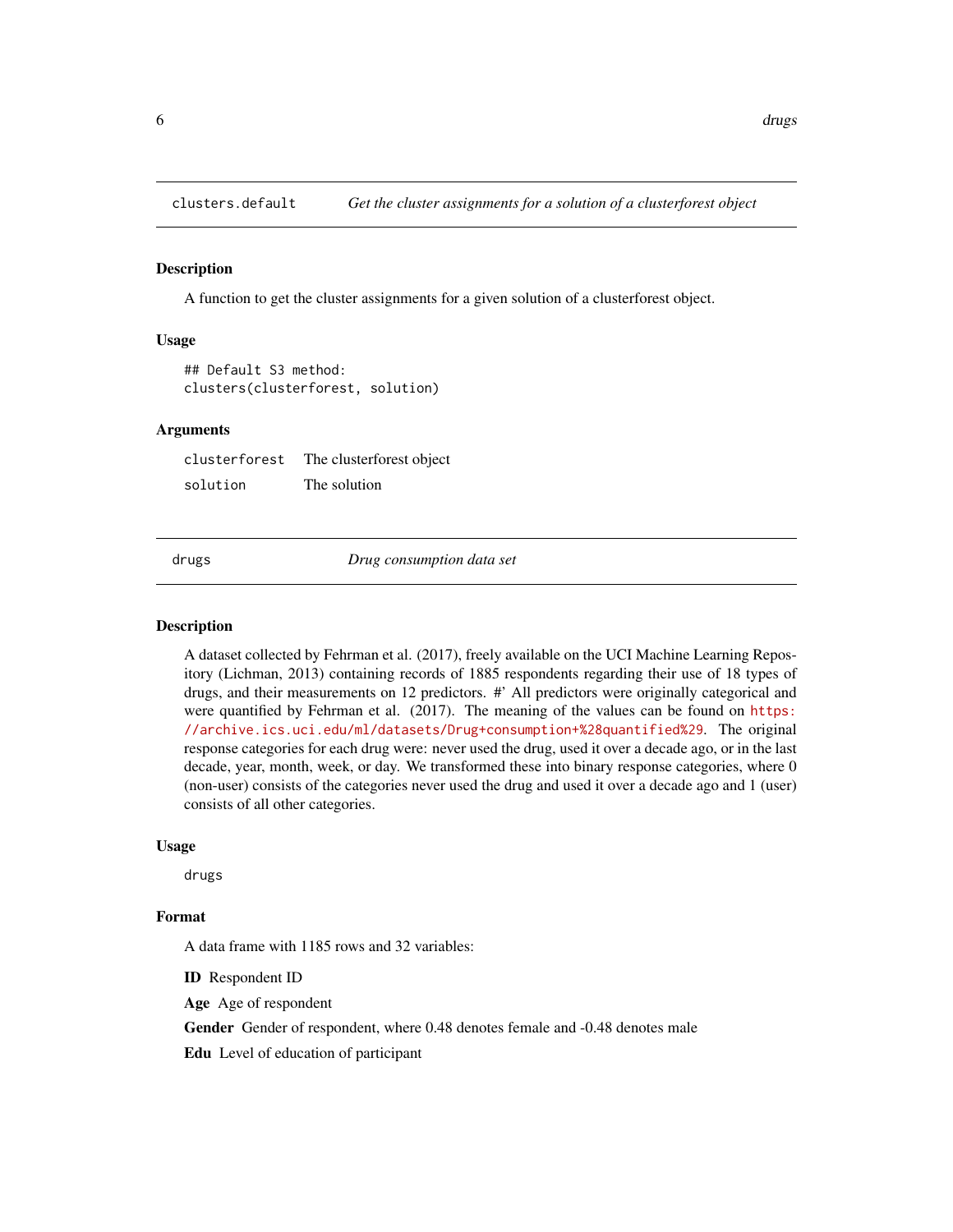#### drugs that the contract of the contract of the contract of the contract of the contract of the contract of the contract of the contract of the contract of the contract of the contract of the contract of the contract of the

Country Country of current residence of participant Ethn Ethnicity of participant Neuro NEO-FFI-R Neuroticism score Extr NEO-FFI-R Extraversion score Open NEO-FFI-R Openness to experience score Agree NEO-FFI-R Agreeableness score Consc NEO-FFI-R Conscientiousness score Impul Impulsiveness score measured by BIS-11 Sensat Sensation seeking score measured by ImpSS Alc Alcohol user (1) or non-user (0) Amphet Amphetamine user (1) or non-user (0) Amyl Amyl nitrite user (1) or non-user (0) Benzos Benzodiazepine user (1) or non-user (0) Caff Caffeine user (1) or non-user (0) **Can** Cannabis user  $(1)$  or non-user  $(0)$ Choco Chocolate user (1) or non-user (0) Coke Coke user (1) or non-user (0) Crack Crack user (1) or non-user (0) **Ecst** Ecstacy user  $(1)$  or non-user  $(0)$ Her Heroin user  $(1)$  or non-user  $(0)$ **Ket** Ketamine user  $(1)$  or non-user  $(0)$ Leghighs Legal Highs user (1) or non-user (0) **LSD** LSD user  $(1)$  or non-user  $(0)$ Meth Methadone user (1) or non-user (0) Mush Magical Mushroom user (1) or non-user (0) Nico Nicotine user (1) or non-user (0)

Semeron Semeron user (1) or non-user (0), fictitious drug to identify over-claimers

**VSA** volatile substance abuse user $(1)$  or non-user  $(0)$ 

#### Source

<https://archive.ics.uci.edu/ml/machine-learning-databases/00373/>

# References

Fehrman, E., Muhammad, A. K., Mirkes, E. M., Egan, V., & Gorban, A. N. (2017). The Five Factor Model of personality and evaluation of drug consumption risk. In Data Science (pp. 231-242). Springer, Cham. Lichman, M. (2013). UCI machine learning repository.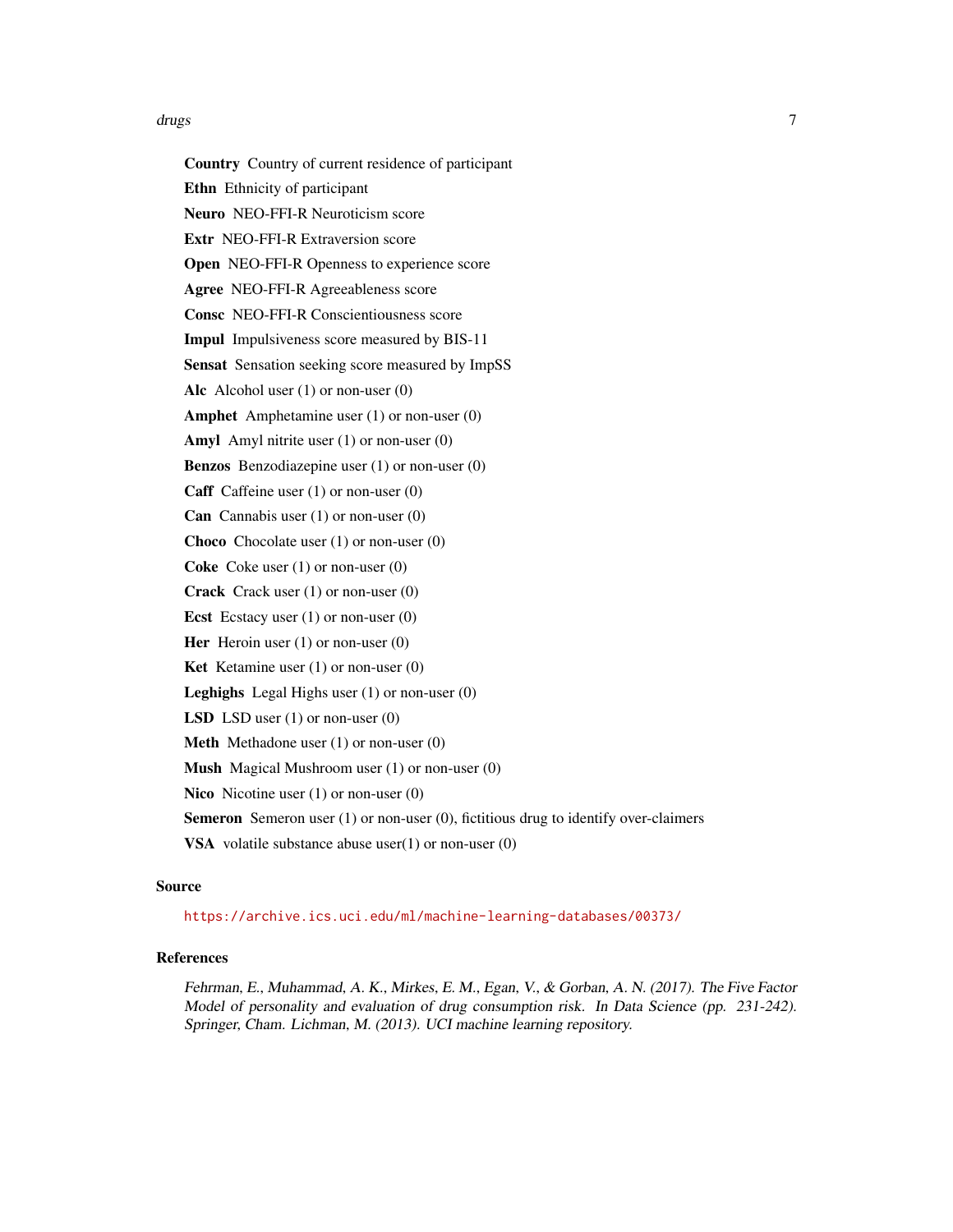<span id="page-7-0"></span>

# Description

A function to get the medoid trees for a given solution of a clusterforest object.

# Usage

medoidtrees(clusterforest, solution)

# Arguments

|          | clusterforest A clusterforest object                                  |
|----------|-----------------------------------------------------------------------|
| solution | The solution for which medoid trees should be returned. Default $= 1$ |

medoidtrees.clusterforest

*Get the medoid trees for a solution of a clusterforest object*

# Description

A function to get the medoid trees for a given solution of a clusterforest object.

# Usage

```
## S3 method for class 'clusterforest'
medoidtrees(clusterforest, solution = 1)
```
# Arguments

|          | clusterforest A clusterforest object                                  |
|----------|-----------------------------------------------------------------------|
| solution | The solution for which medoid trees should be returned. Default $= 1$ |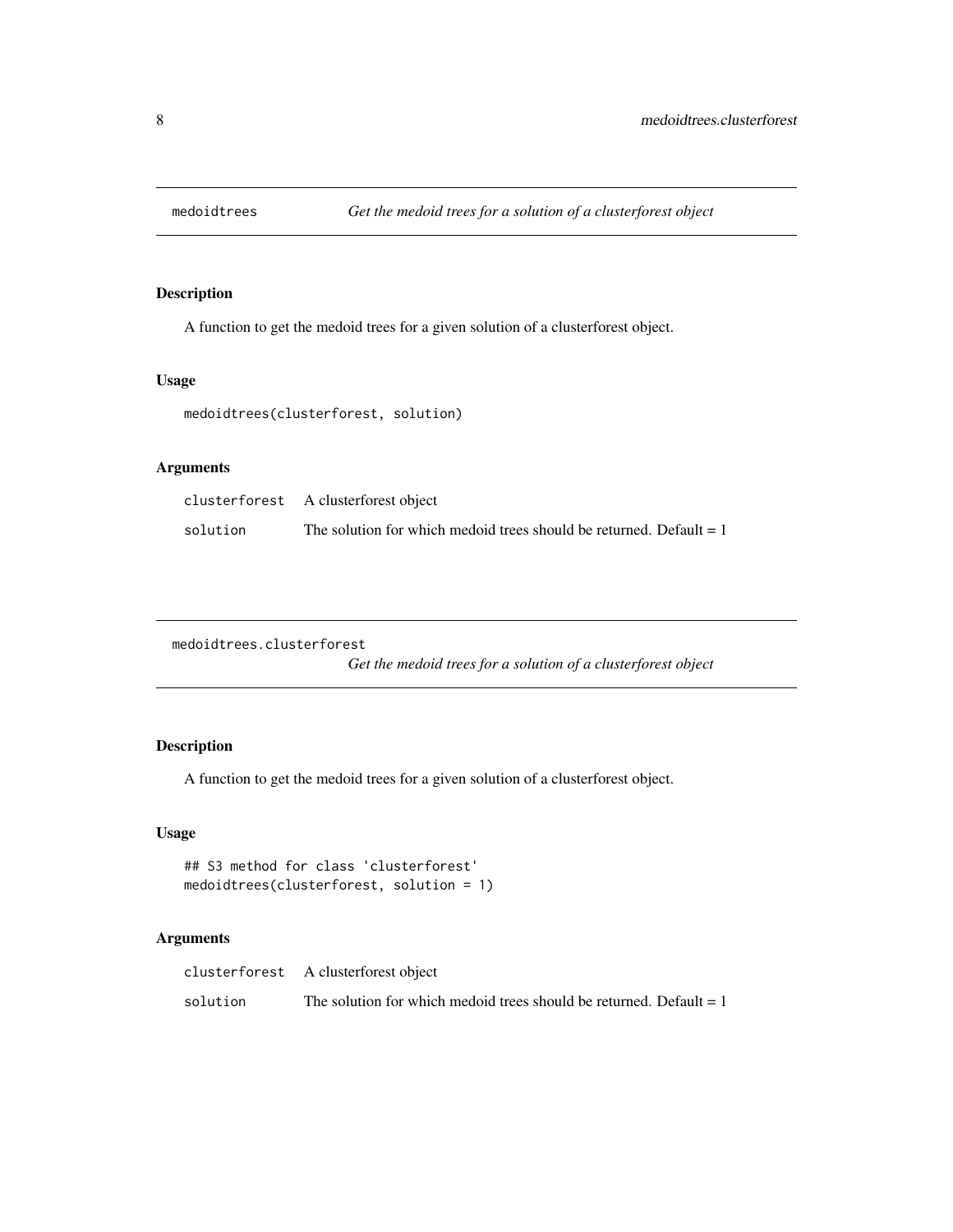<span id="page-8-0"></span>medoidtrees.default *Get the medoid trees for a solution of a clusterforest object*

# Description

A function to get the medoid trees for a given solution of a clusterforest object.

#### Usage

```
## Default S3 method:
medoidtrees(clusterforest, solution)
```
#### Arguments

|          | clusterforest A clusterforest object                                  |
|----------|-----------------------------------------------------------------------|
| solution | The solution for which medoid trees should be returned. Default $= 1$ |

plot.clusterforest *Plot a clusterforest object*

#### Description

A function that can be used to plot a clusterforest object, either by returning plots with information on the cluster solutions (e.g., average silhouette width), or plots of the medoid trees of each solution.

# Usage

```
## S3 method for class 'clusterforest'
plot(x, ..., solution = NULL, predictive_plots = FALSE)
```
#### Arguments

| $\mathsf{X}$         | A clusterforest object                                     |  |  |  |  |
|----------------------|------------------------------------------------------------|--|--|--|--|
| $\ddot{\phantom{0}}$ | Additional arguments                                       |  |  |  |  |
| solution             | The solution to plot the medoid trees from. Default = NULL |  |  |  |  |
| predictive_plots     |                                                            |  |  |  |  |

Indicating whether predictive plots should be returned: A plot showing the predictive accuracy when making predictions based on the medoid trees, and a plot of the agreement between the class label for each object predicted on the basis of the random forest as a whole versus based on the medoid trees. Default = FALSE.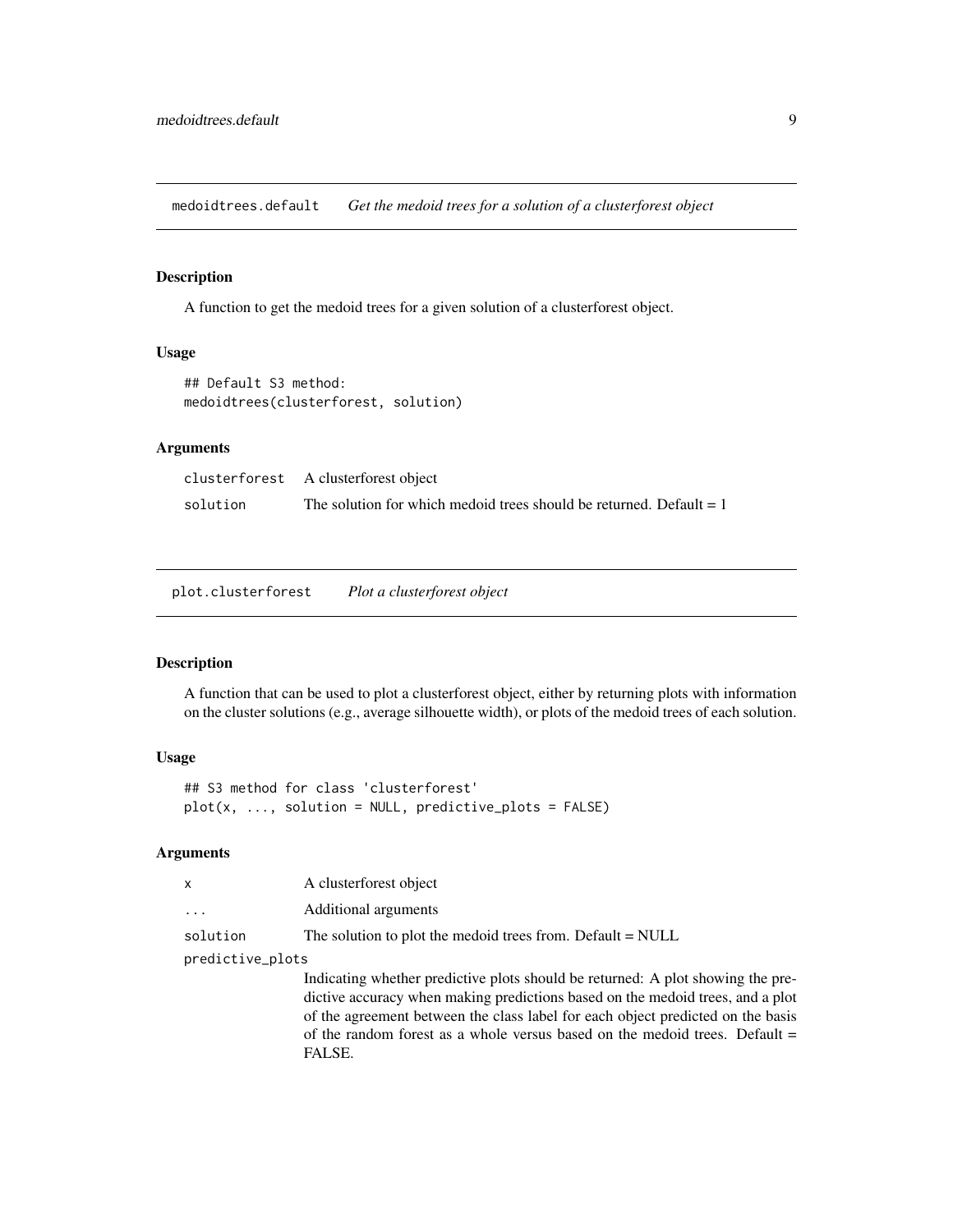# Details

This function can be used to plot a clusterforest object in two ways. If it's used with as only argument the clusterforest object, then the average silhouette width, agreement in predicted labels between medoids in solution and forest, and within cluster similarity measures are plotted for each solution. These plots may be helpful in deciding how many clusters are needed to summarize the forest (see Sies & Van Mechelen, 2020).

If the function is used with two arguments (the clusterforest object and the number of the solution), then the medoid tree(s) of that solution are plotted.

#### References

Sies, A. & Van Mechelen I. (2020). C443: An R-package to see a forest for the trees. Journal of Classification.

#### Examples

```
require(MASS)
require(rpart)
#Function to draw a bootstrap sample from a dataset
DrawBoots <- function(dataset, i){
set.seed(2394 + i)
Boot <- dataset[sample(1:nrow(dataset), size = nrow(dataset), replace = TRUE),]
return(Boot)
}
#Function to grow a tree using rpart on a dataset
GrowTree <- function(x,y,BootsSample, minsplit = 40, minbucket = 20, maxdepth =3){
 controlrpart <- rpart.control(minsplit = minsplit, minbucket = minbucket,
 maxdepth = maxdepth, maxsurrogate = 0, maxcompete = 0)
 tree <- rpart(as.formula(paste(noquote(paste(y, "~")),
 noquote(paste(x, collapse="+")))), data = BootsSample,
 control = controlrpart)
 return(tree)
}
#Use functions to draw 20 boostrapsamples and grow a tree on each sample
Boots<- lapply(1:10, function(k) DrawBoots(Pima.tr ,k))
Trees <- lapply(1:10, function (i) GrowTree(x=c("npreg", "glu", "bp",
 "skin", "bmi", "ped", "age"), y="type",
Boots[[i]] ))
ClusterForest<- clusterforest(observeddata=Pima.tr,treedata=Boots,trees=Trees,m=1,
fromclus=1, toclus=5, sameobs=FALSE)
plot(ClusterForest)
plot(ClusterForest,2)
```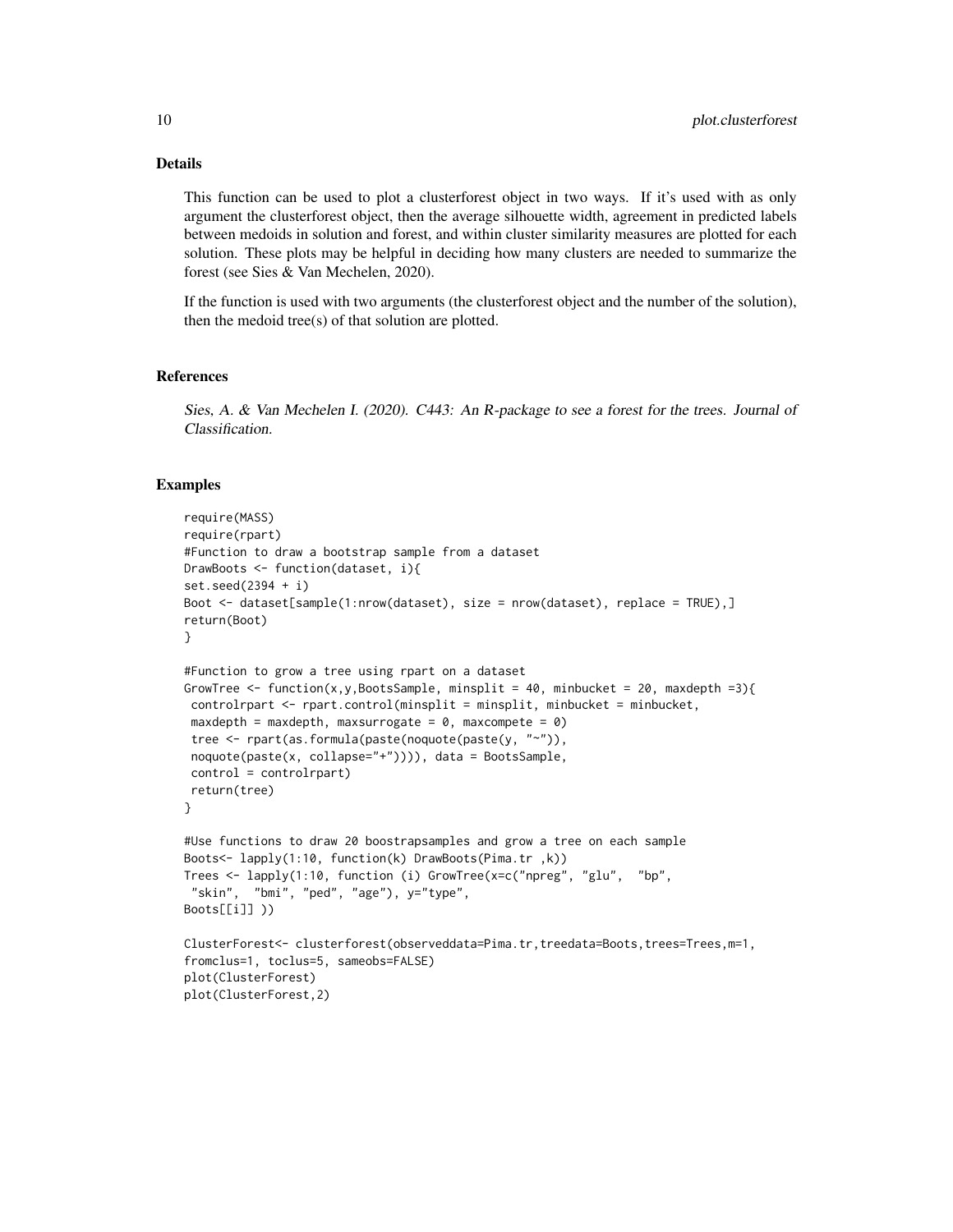# <span id="page-10-0"></span>Description

A function that can be used to print a clusterforest object.

# Usage

## S3 method for class 'clusterforest'  $print(x, ..., solution = 1)$ 

# Arguments

|                         | A clusterforest object                                      |
|-------------------------|-------------------------------------------------------------|
| $\cdot$ $\cdot$ $\cdot$ | Additional arguments                                        |
| solution                | The solution to print the medoid trees from. Default = NULL |

summary.clusterforest *Summarize a clusterforest object*

# Description

A function to summarize a clusterforest object.

# Usage

## S3 method for class 'clusterforest' summary(object, ...)

# Arguments

| object   | A clusterforest object |
|----------|------------------------|
| $\cdots$ | Additional arguments   |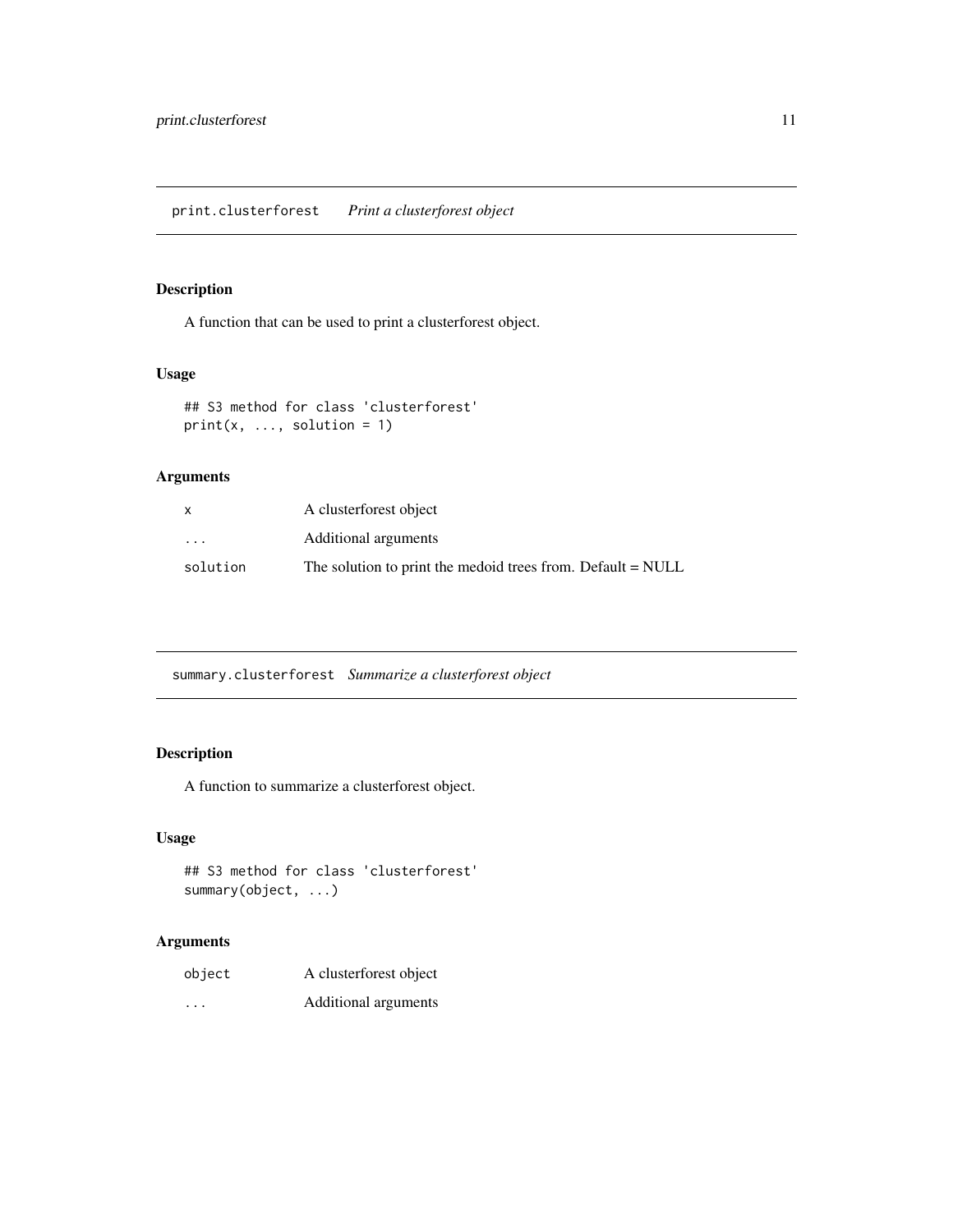<span id="page-11-0"></span>treesimilarities *Get the similarity matrix that wast used to create a clusterforest object*

# Description

A function to get the similarity matrix used to obtain a clusterforest object.

# Usage

treesimilarities(clusterforest)

# Arguments

clusterforest A clusterforest object

treesimilarities.clusterforest

*Get the similarity matrix that wast used to create a clusterforest object*

# Description

A function to get the similarity matrix used to obtain a clusterforest object.

#### Usage

```
## S3 method for class 'clusterforest'
treesimilarities(clusterforest)
```
# Arguments

clusterforest A clusterforest object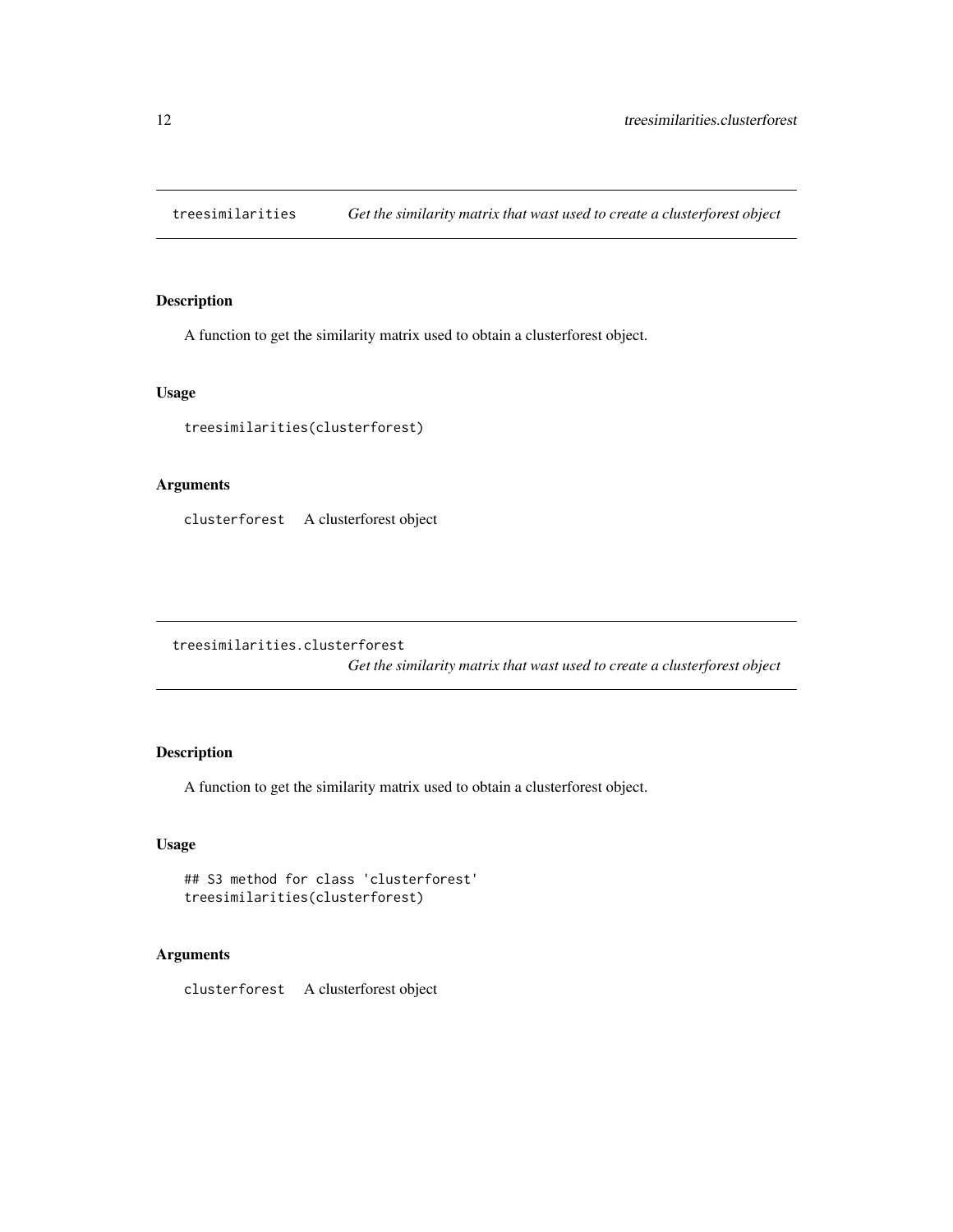<span id="page-12-0"></span>treesimilarities.default

*Get the similarity matrix that wast used to create a clusterforest object*

# Description

A function to get the similarity matrix used to obtain a clusterforest object.

# Usage

```
## Default S3 method:
treesimilarities(clusterforest)
```
# Arguments

clusterforest A clusterforest object

| treesource | Mapping the tree clustering solution to a known source of variation |
|------------|---------------------------------------------------------------------|
|            | underlying the forest                                               |

#### Description

A function that can be used to get insight into a clusterforest solution, in the case that there are known sources of variation underlying the forest. In case of a categorical covariate, it visualizes the number of trees from each value of the covariate that belong to each cluster. In case of a continuous covariate, it returns the mean and standard deviation of the covariate in each cluster.

# Usage

treesource(clusterforest, solution)

# Arguments

| clusterforest | The clusterforest object |
|---------------|--------------------------|
| solution      | The solution             |

#### Value

| multiplot    | In case of categorical covariate, for each value of the covariate, a bar plot with<br>the number of trees that belong to each cluster  |
|--------------|----------------------------------------------------------------------------------------------------------------------------------------|
| heatmap      | In case of a categorical covariate, a heatmap with for each value of the covariate,<br>the number of trees that belong to each cluster |
| clustermeans | In case of a continuous covariate, the mean of the covariate in each cluster                                                           |
| clusterstds  | In case of a continuous covariate, the standard deviation of the covariate in each<br>cluster                                          |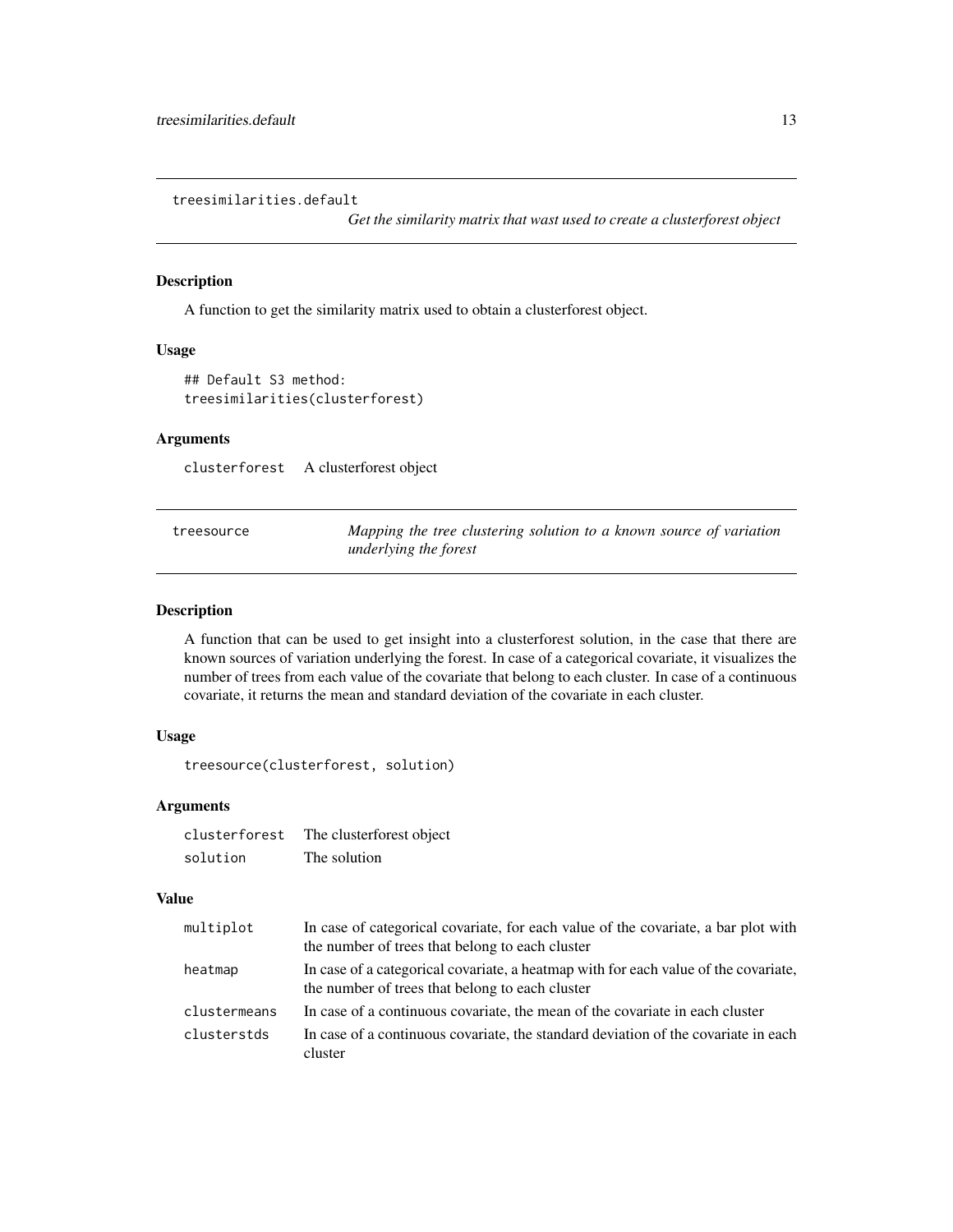#### Examples

```
require(rpart)
data_Amphet <-drugs[,c ("Amphet","Age", "Gender", "Edu", "Neuro", "Extr", "Open", "Agree",
"Consc", "Impul","Sensat")]
data_cocaine <-drugs[,c ("Coke","Age", "Gender", "Edu", "Neuro", "Extr", "Open", "Agree",
                          "Consc", "Impul","Sensat")]
#Function to draw a bootstrap sample from a dataset
DrawBoots <- function(dataset, i){
set.seed(2394 + i)
Boot <- dataset[sample(1:nrow(dataset), size = nrow(dataset), replace = TRUE),]
return(Boot)
}
#Function to grow a tree using rpart on a dataset
GrowTree <- function(x,y,BootsSample, minsplit = 40, minbucket = 20, maxdepth =3){
controlrpart <- rpart.control(minsplit = minsplit, minbucket = minbucket, maxdepth = maxdepth,
 maxsurrogate = 0, maxcompete = 0)
tree <- rpart(as.formula(paste(noquote(paste(y, "~")), noquote(paste(x, collapse="+")))),
  data = BootsSample, control = controlrpart)
 return(tree)
}
#Draw bootstrap samples and grow trees
BootsA<- lapply(1:5, function(k) DrawBoots(data_Amphet,k))
BootsC<- lapply(1:5, function(k) DrawBoots(data_cocaine,k))
Boots = c(BootsA,BootsC)
TreesA <- lapply(1:5, function (i) GrowTree(x=c ("Age", "Gender", "Edu", "Neuro",
"Extr", "Open", "Agree","Consc", "Impul","Sensat"), y="Amphet", BootsA[[i]] ))
TreesC <- lapply(1:5, function (i) GrowTree(x=c ( "Age", "Gender", "Edu", "Neuro",
"Extr", "Open", "Agree", "Consc", "Impul","Sensat"), y="Coke", BootsC[[i]] ))
Trees=c(TreesA,TreesC)
#Cluster the trees
ClusterForest<- clusterforest(observeddata=drugs,treedata=Boots,trees=Trees,m=1,
fromclus=2, toclus=2, treecov=rep(c("Amphet","Coke"),each=5), sameobs=FALSE)
#Link cluster result to known source of variation
treesource(ClusterForest, 2)
```
treesource.clusterforest

*Mapping the tree clustering solution to a known source of variation underlying the forest*

<span id="page-13-0"></span>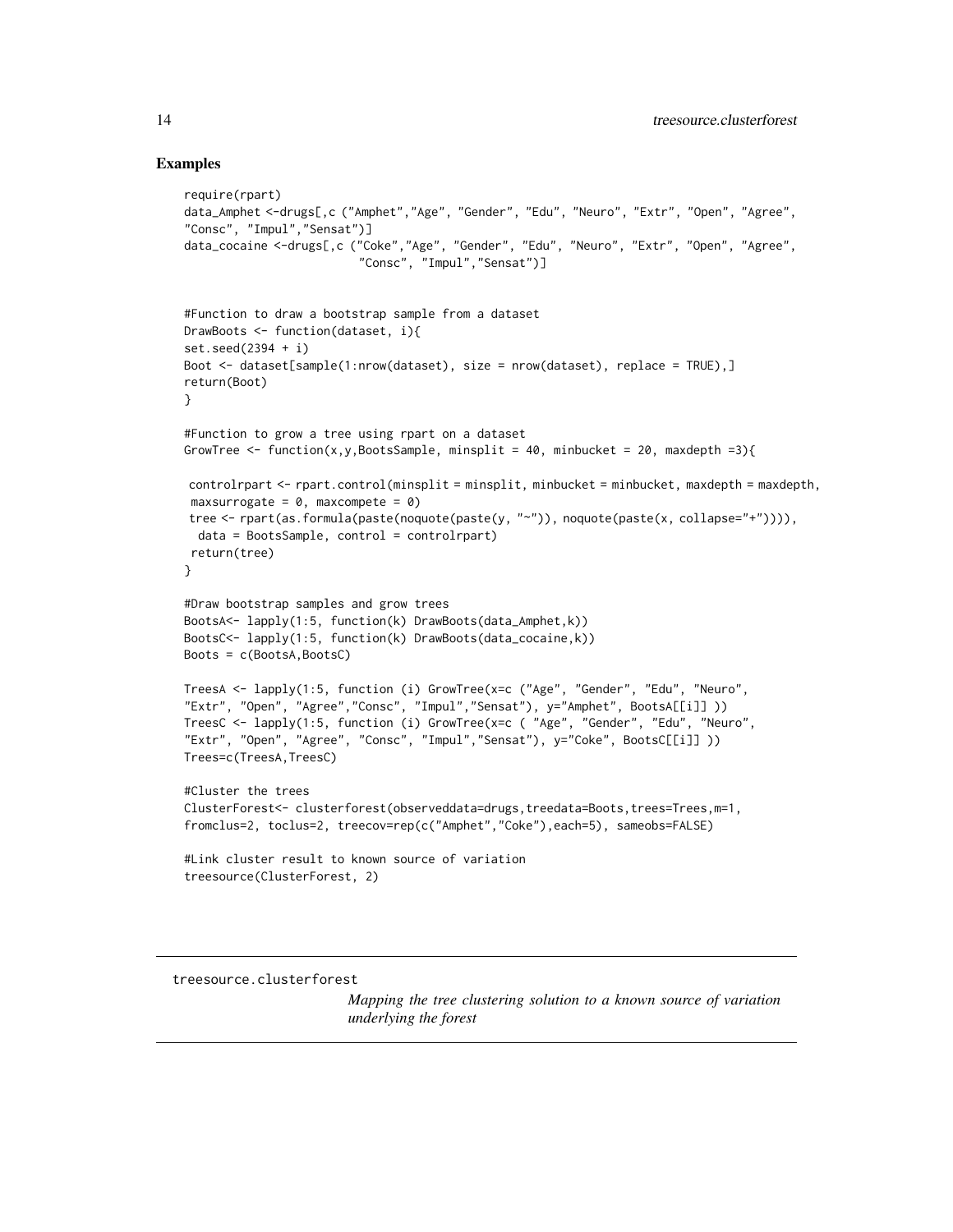# <span id="page-14-0"></span>treesource.default 15

# Description

A function that can be used to get insight into a clusterforest solution, in the case that there is a known source of variation underlying the forest. It visualizes the number of trees from each source that belong to each cluster.

#### Usage

## S3 method for class 'clusterforest' treesource(clusterforest, solution)

# Arguments

clusterforest The clusterforest object solution The solution

| treesource.default | Mapping the tree clustering solution to a known source of variation |
|--------------------|---------------------------------------------------------------------|
|                    | underlying the forest                                               |

#### Description

A function that can be used to get insight into a clusterforest solution, in the case that there is a known source of variation underlying the forest. It visualizes the number of trees from each source that belong to each cluster.

# Usage

## Default S3 method: treesource(clusterforest, solution)

#### Arguments

clusterforest The clusterforest object solution The solution